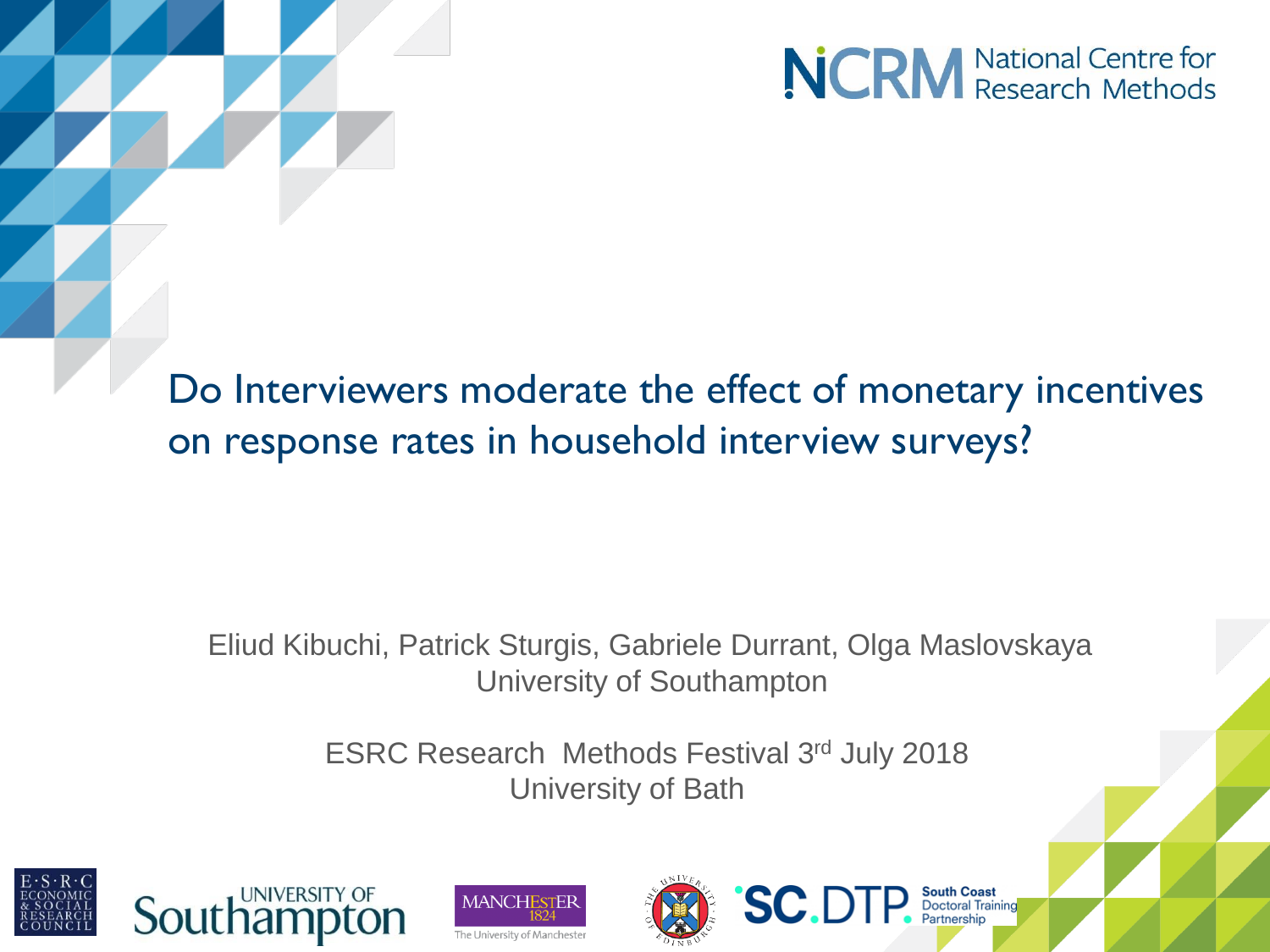



### Background and motivation

- Monetary incentives are known to increase response rates (Singer et al 1999)
- Some interviewers are more effective at eliciting cooperation than others (Durrant et al. 2010; Durrant, D'Arrigo, and Steele 2013)
- But little is known about whether & how interviewers differ in effectiveness of deploying incentives to promote survey response and cooperation
- How might this happen?
	- Interviewers 'tailor' deployment by highlighting incentives at addresses where they are most effective (Groves and Couper 1996 )
	- Interviewers vary in their beliefs about effectiveness of incentives (Singer et al 2000; Lynn 2001)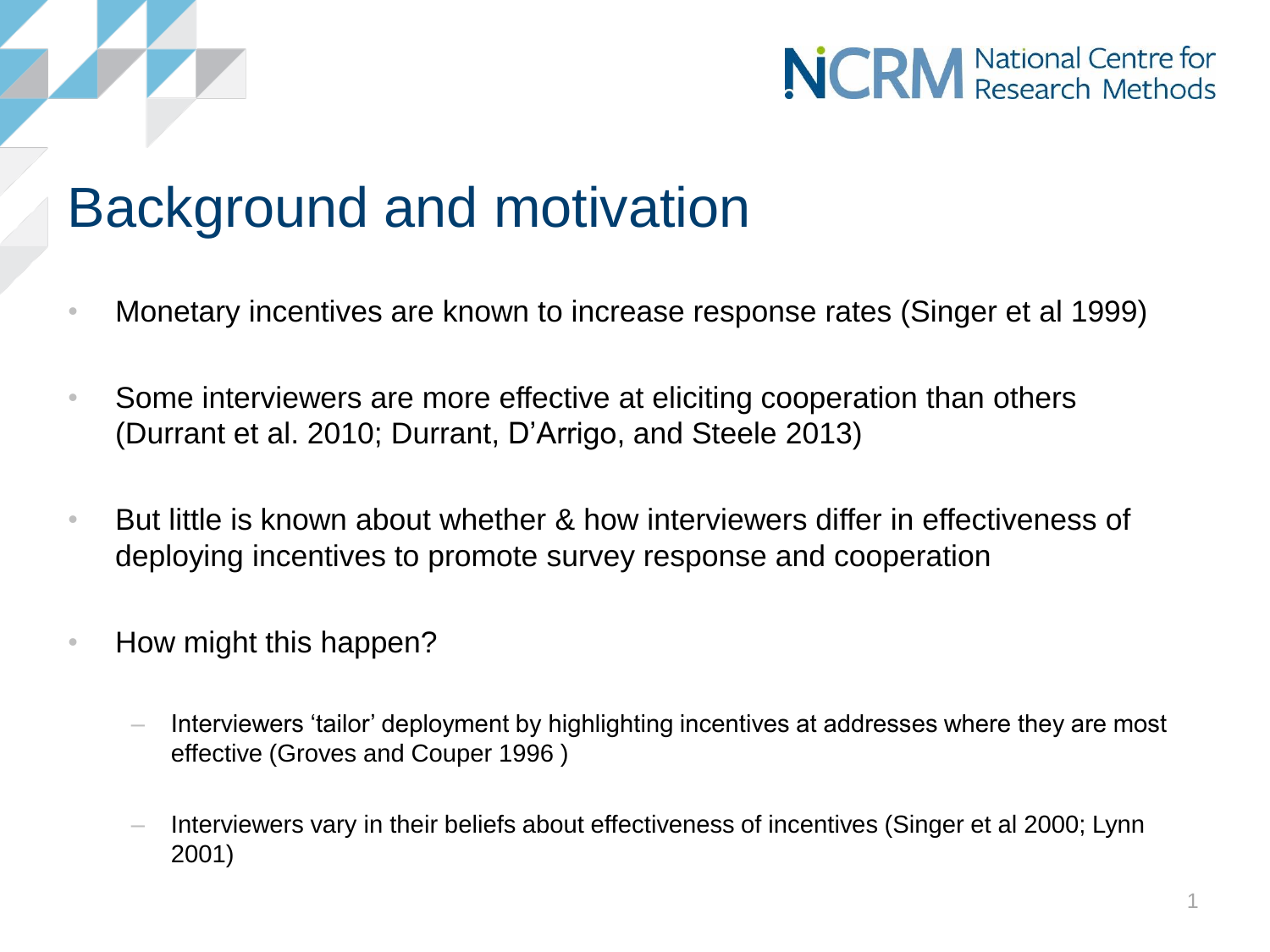

## Research Questions & empirical strategy

- RQ1: Do interviewers differentially influence the effectiveness of incentives in increasing survey participation?
- RQ2: Are interviewer characteristics associated with effectiveness of incentive deployment?
- ES1: face-to-face household surveys containing randomised incentive experiments
- ES2: Multi-level models predicting response outcome as function of incentive condition and covariates
- ES3: Interviewer level random coefficient for incentive condition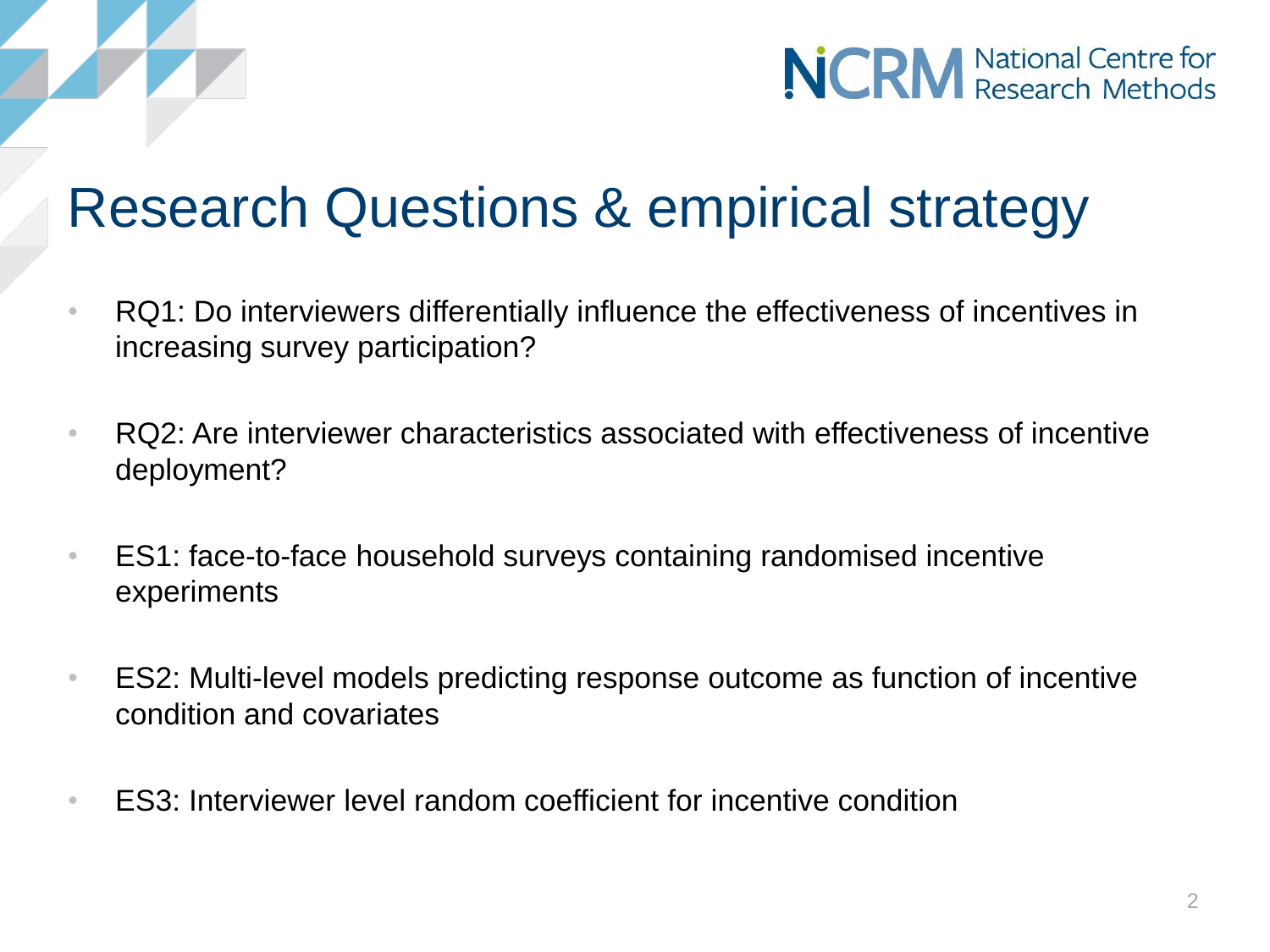### Data

### Understanding Society Innovation Panel (IP Wave 1)

- wave 1 data consisting of three random experimental group:
	- Group 1: £5 per adult interviewed; Group 2: £10 per adult interviewed; Group 3: £5 per adult interviewed rising to £10 if all adults in household are interviewed
- Each household also received unconditional cash voucher
- Combined groups 2 and 3 into one incentive group

#### National Survey for Wales –Field Experiment 2015 (NSW 2015)

- One randomly selected adult aged 16+ in a household
- Conditional incentive
- experimental groups: Group 1: £10 incentive Group 2: no incentive

#### National Survey for Wales –Incentive Experiment 2016 (NSW 2015)

- One randomly selected adult aged 16+ in a household
- Conditional incentive
- experimental groups: Group 1: £5 incentive Group 2: no incentive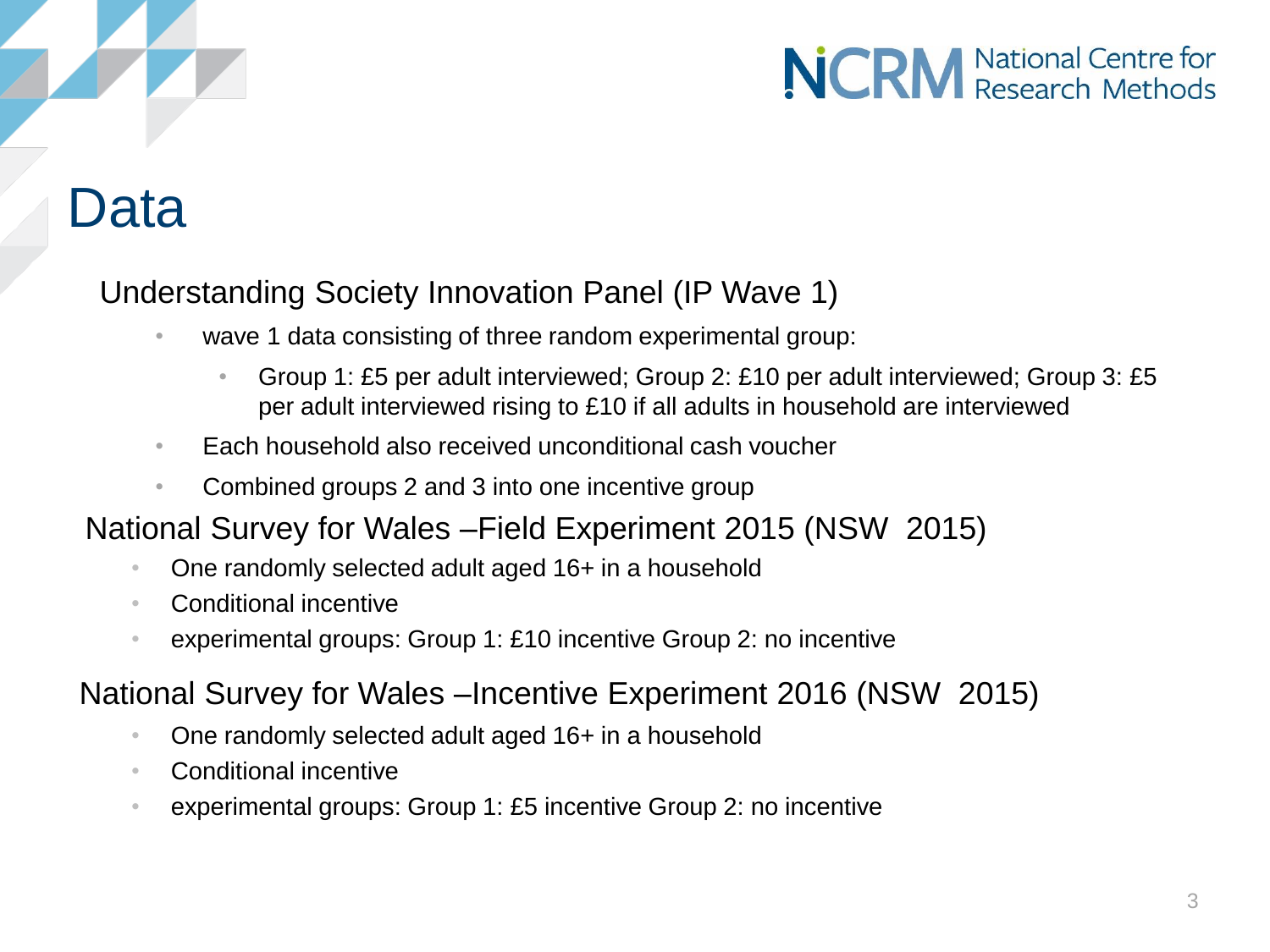

### Data

National Survey for Wales – Incentive Experiment (NSW 2016)

- Each address on odd numbered quota offered a conditional £5, and addressed on even numbered offered no incentive
- Experiment terminated earlier due to low response and a new £10 incentive offered onwards
- Number of households issued incentives grouped into incentive or no incentive

| <b>Survey</b>   | Incentive | Low (no) Incentive |  |
|-----------------|-----------|--------------------|--|
|                 |           |                    |  |
| IP              | 1,680     | 843 (£5 incentive) |  |
|                 |           |                    |  |
| <b>NSW 2015</b> | 2,960     | 2,828              |  |
|                 |           |                    |  |
| <b>NSW 2016</b> | 3,640     | 3,467              |  |
|                 |           |                    |  |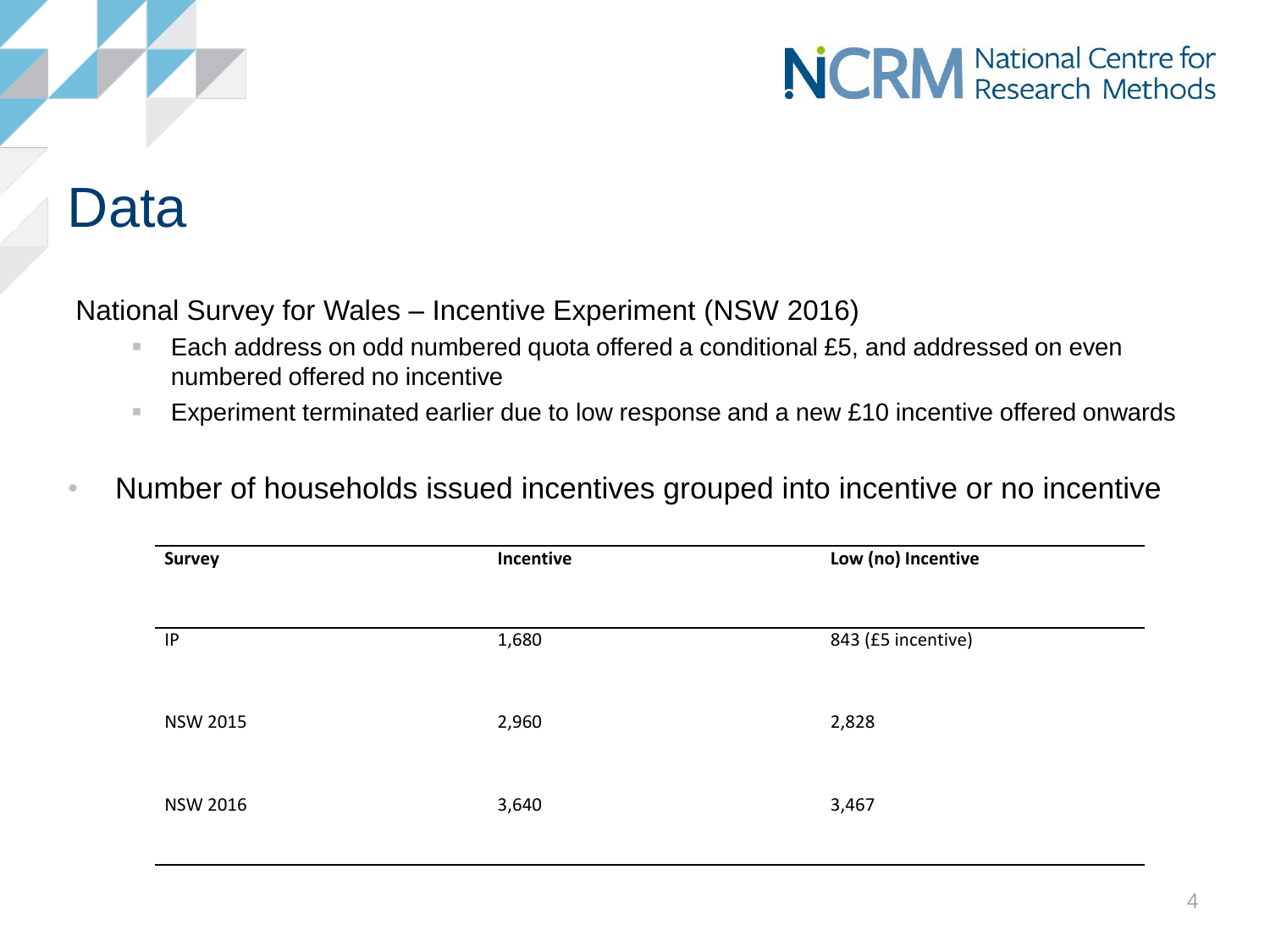

### **Data**

#### **Incentives and fieldwork outcomes (before re-issuing) for the three surveys**

|                         | <b>NSW2015</b> |       | <b>NSW2016</b> |       | UKHLS-IP |     |
|-------------------------|----------------|-------|----------------|-------|----------|-----|
|                         | £10            | £0    | £5             | £0    | £10      | £5  |
| Interviews              | 1,387          | 1,228 | 1,772          | 1,664 | 1,020    | 469 |
| Refusals                | 640            | 670   | 954            | 961   | 459      | 233 |
| Non-contact             | 285            | 289   | 265            | 250   | 65       | 50  |
| Other nonresponse       | 285            | 273   | 230            | 233   | 50       | 44  |
| Ineligible              | 368            | 370   | 383            | 359   | 256      | 135 |
| <b>Cooperation Rate</b> | 68%            | 65%   | 65%            | 63%   | 69%      | 67% |
| Response Rate           | 53%            | 50%   | 55%            | 54%   | 66%      | 62% |
| Total issued sample     | 2,965          | 2,830 | 3,604          | 3,467 | 1,850    | 931 |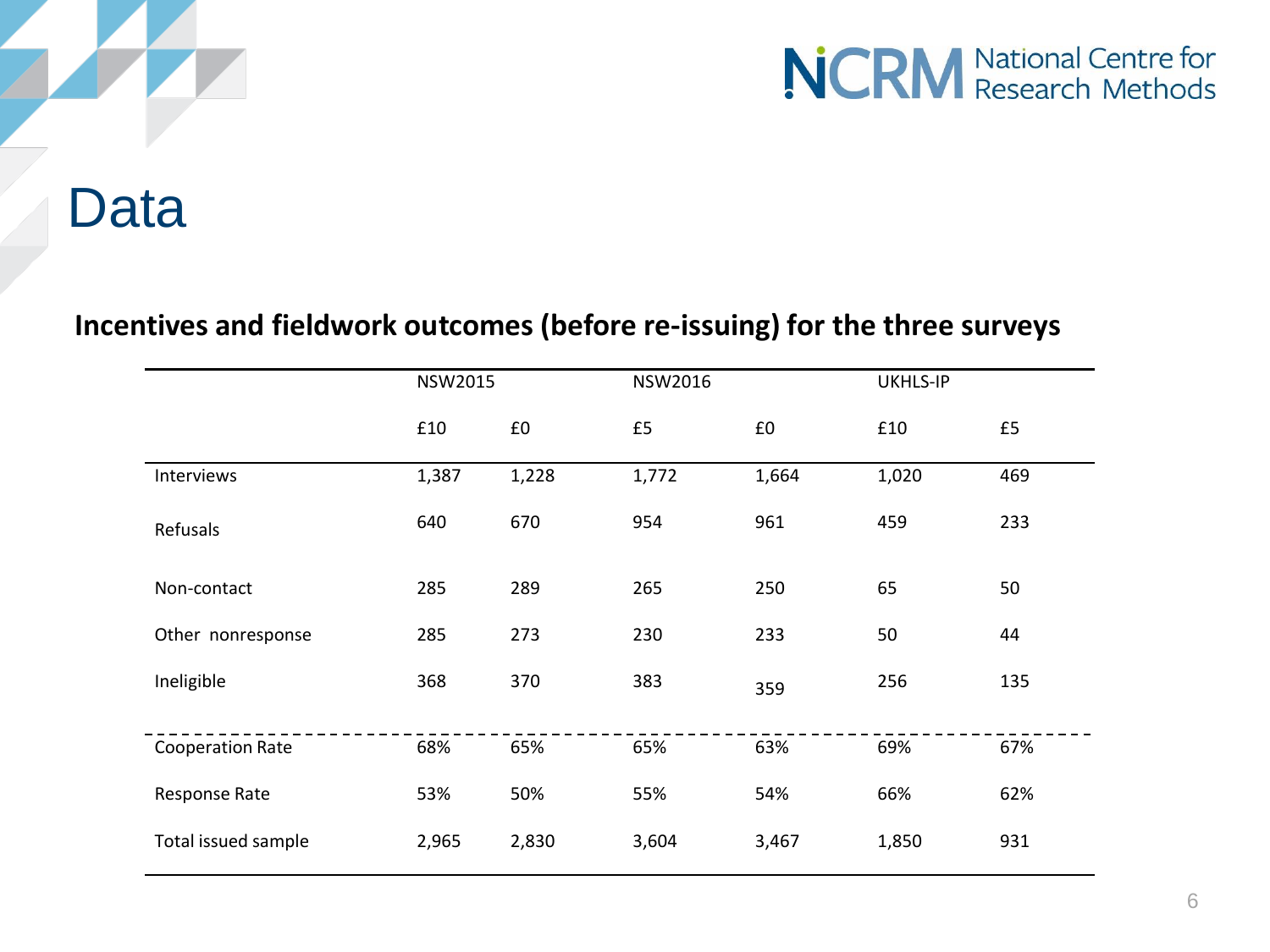

### Data

**Explanatory and Response Variables**

- Geographical and area variables: urban/rural and UK regional indicator(for IP only))
- Interviewer characteristics: Age, gender and experience
- Census aggregate variables: concentrated disadvantage, urbanicity, population mobility age and housing structure (only for IP data)
- Response Outcome: Original household response before re-issues

$$
y_{i(j)} = \begin{cases} 1 & \text{Cooperation} \\ 0 & \text{Refusal} \end{cases}
$$
 for household and interviewer

• Gives the probability that contacted household and interviewed by interviewer will cooperate to a survey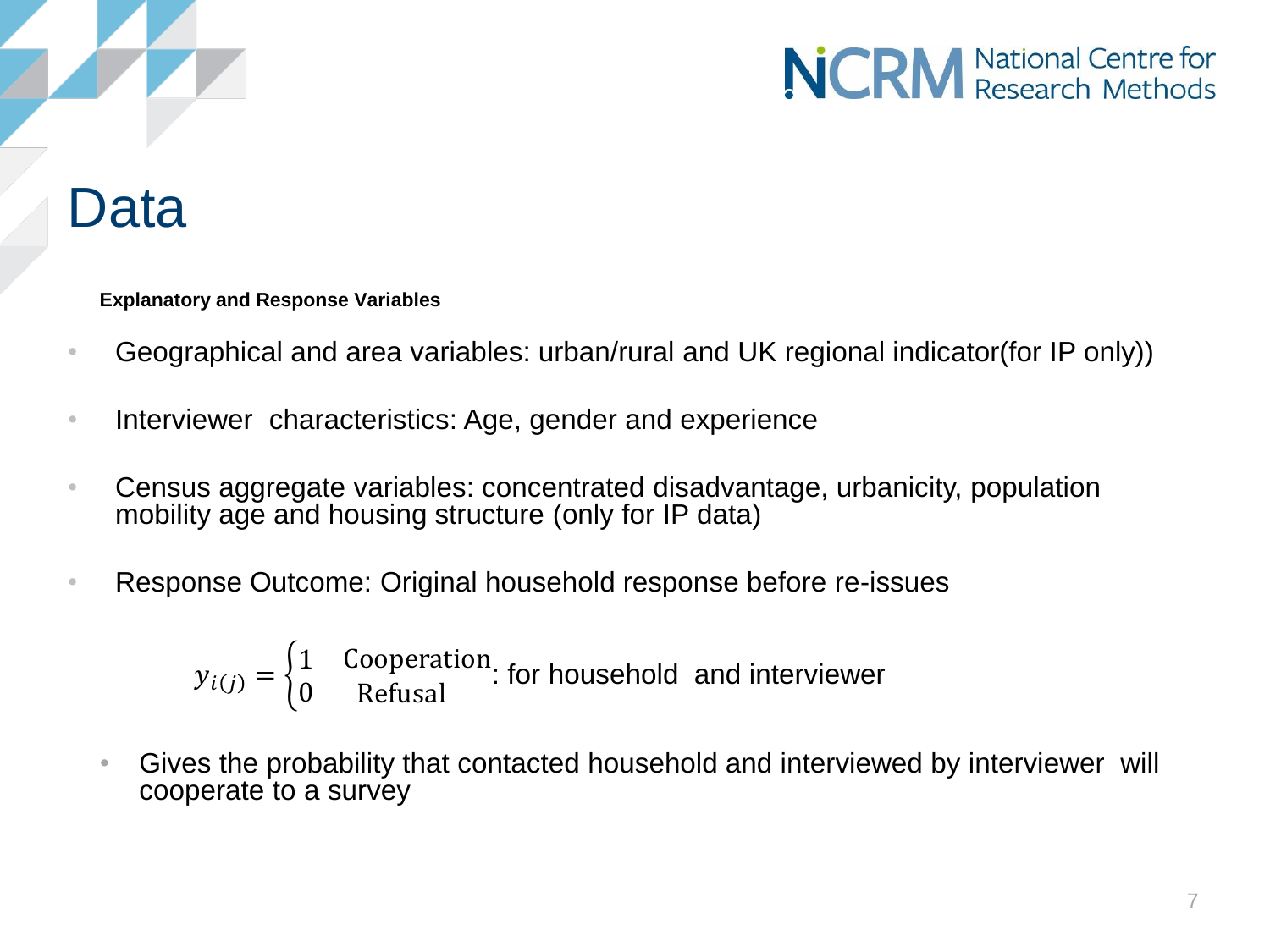



### Data

#### **Definition of outcome**

• Survey response (RR) based on AAPOR RR2

 $RR =$  $(I + P)$  $(I + P) + (R + NC + O) + (UE(NC) + UE)$ 

Survey cooperation before

$$
CR = \frac{(I+P)}{(I+P+R)}
$$

 $RR =$ Response Rate,  $I =$  Interview,

 $P =$  Partial Interviews,  $R =$  Refusals,

 $NC = Non-Contents$ ,  $O = Other Unproductive$ ,

 $UE(NC) = Unknown$  Eligibility (non-contacted), and  $UE = Unknown$  Eligibility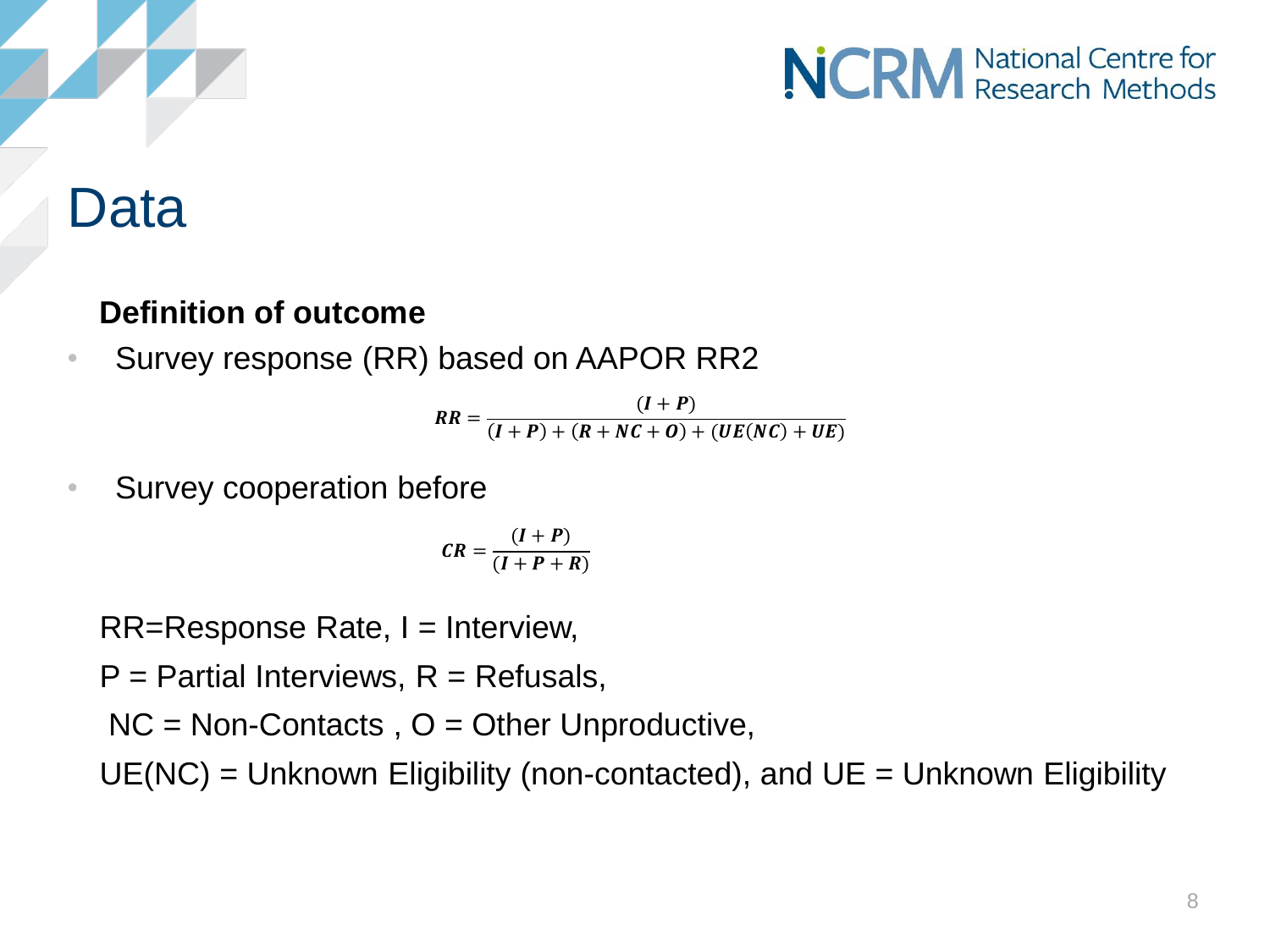## Models

- Multilevel response propensity logistic models
	- Allows the variation in the response outcome to be partitioned into household and interviewer levels
	- Enables to vary incentives effects on survey response and cooperation across interviewers

Model form:

$$
\log\left(\frac{\pi_{ij}}{1-\pi_{ij}}\right) = \beta_0 + \beta_1 x_{1ij} + \mathbf{z}'_j \boldsymbol{\alpha} + \mu_{oj} + \mu_{1j}
$$

- $x_{1ij}$  is a dummy indicator of the incentive group and  $z_j'$  is a vector of interviewer-level covariates
- $\mu_{oj}$  and  $\mu_{1j}$  represent intercept and slope (incentive) variances across interviewers with mean zero and constant variances:  $\mu_{oj}$  ~  $N\big(0,~\sigma_{\mu 0}^2\big),$  $\mu_{1j} \sim N(0, \sigma_{\mu 1}^2).$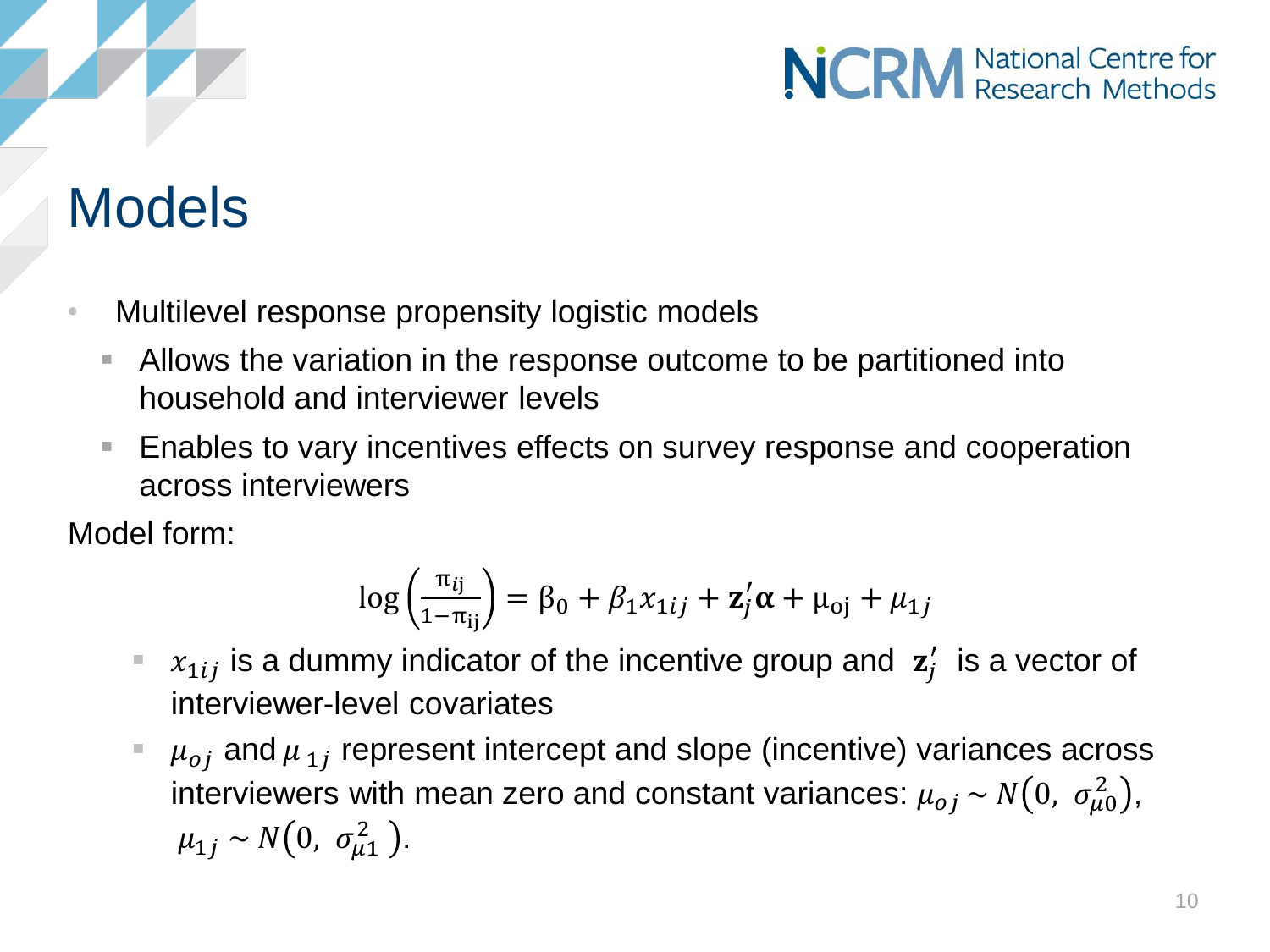### Models

#### **Specifications of the models fitted**

| Model                                         | Fixed and random components specified                                                             |
|-----------------------------------------------|---------------------------------------------------------------------------------------------------|
| $1:$ model 1                                  | Incentive                                                                                         |
| 2: model $1 +$ area level variables           | Model 1 + area level variables                                                                    |
| 3: Model 2 + Random intercept (interviewer)   | Model 2 + significant area level variables from model 2 + random intercept<br>across interviewers |
| 4: Model 3 + Random coefficient (interviewer) | Model 3 + random coefficient for incentives across interviewers                                   |
| $5:$ model 4                                  | Model $3 +$ significant area level variables from model $4 +$ interviewer<br>characteristics      |
| $6:$ model 5                                  | Model 5 + cross-level interactions for incentive and interviewer<br>characteristics               |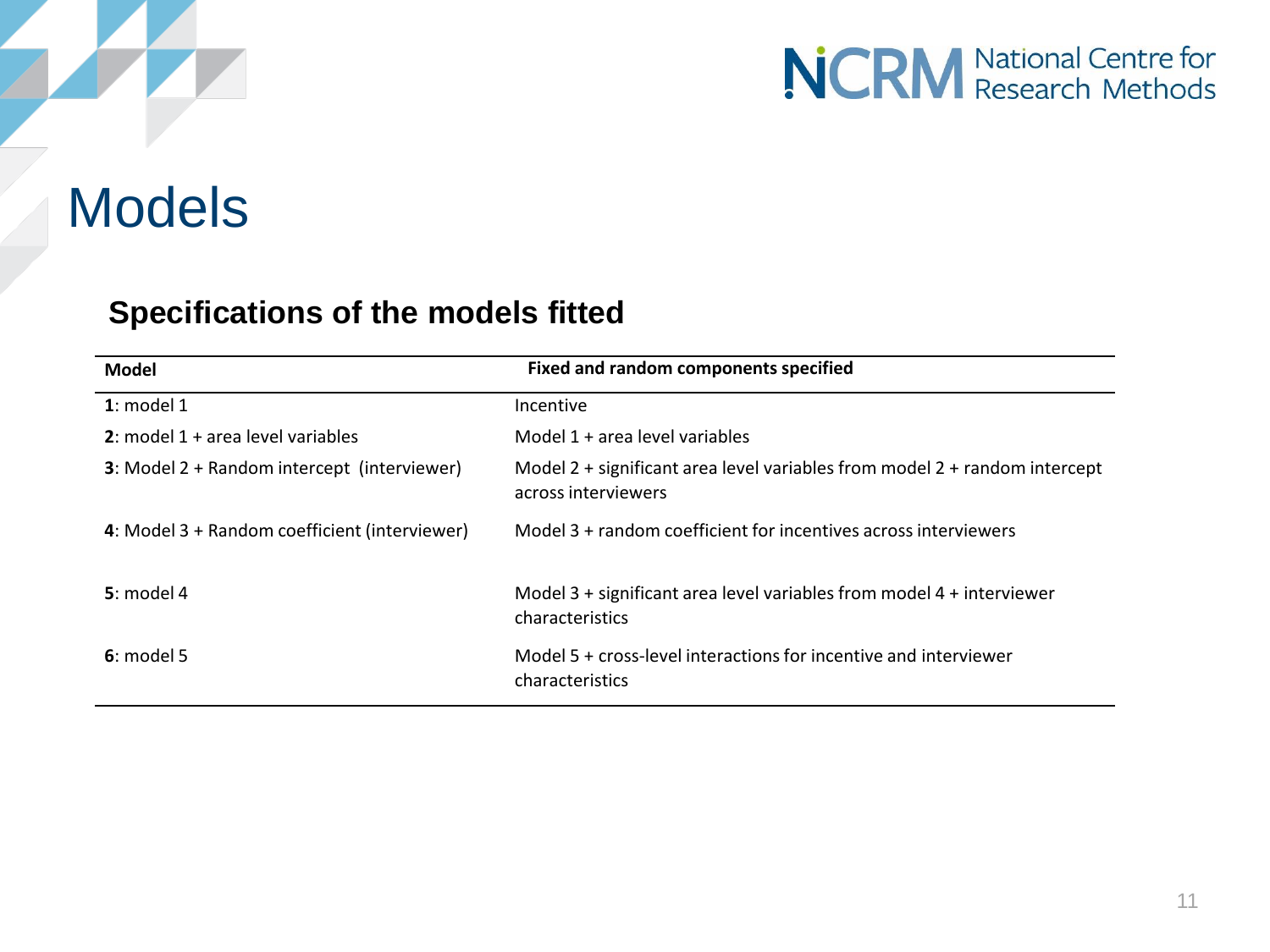



### Results summary

- The DIC change between random intercept and random coefficient models for response and cooperation respectively indicate that incentives do vary significantly across interviewers for all surveys considered
- Size of effect reduced when controlling for area differences
- Positive covariance between random intercept & random slope (interviewer effect on incentives higher at higher response rates)
- None of the interviewer characteristics are significantly related to incentive effectiveness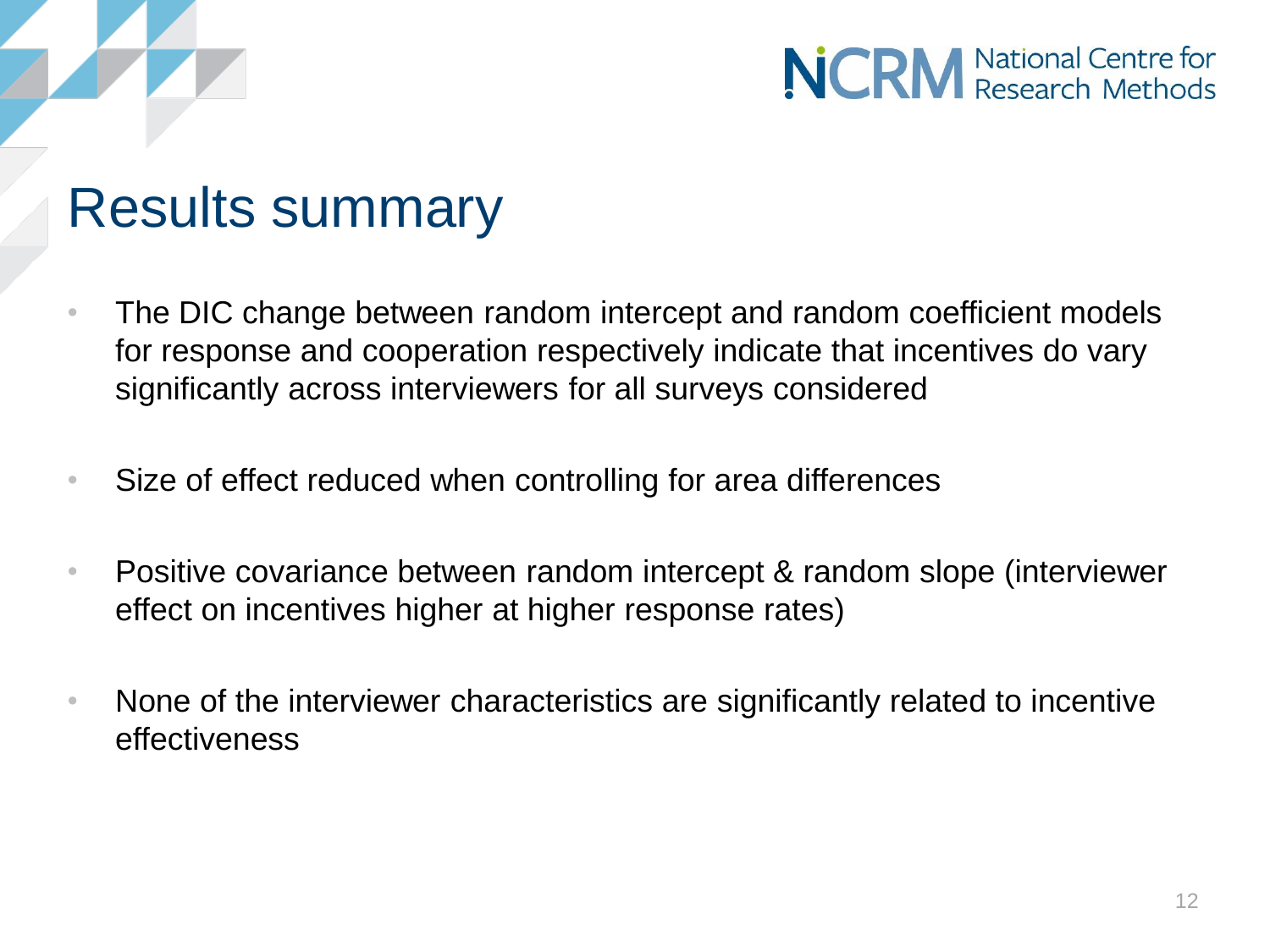

### **Results**

**Percentage difference (Incentive –No Incentive) and mean of predicted probabilities for survey response (left panel) and survey cooperation (right panel) for NSW 2015**

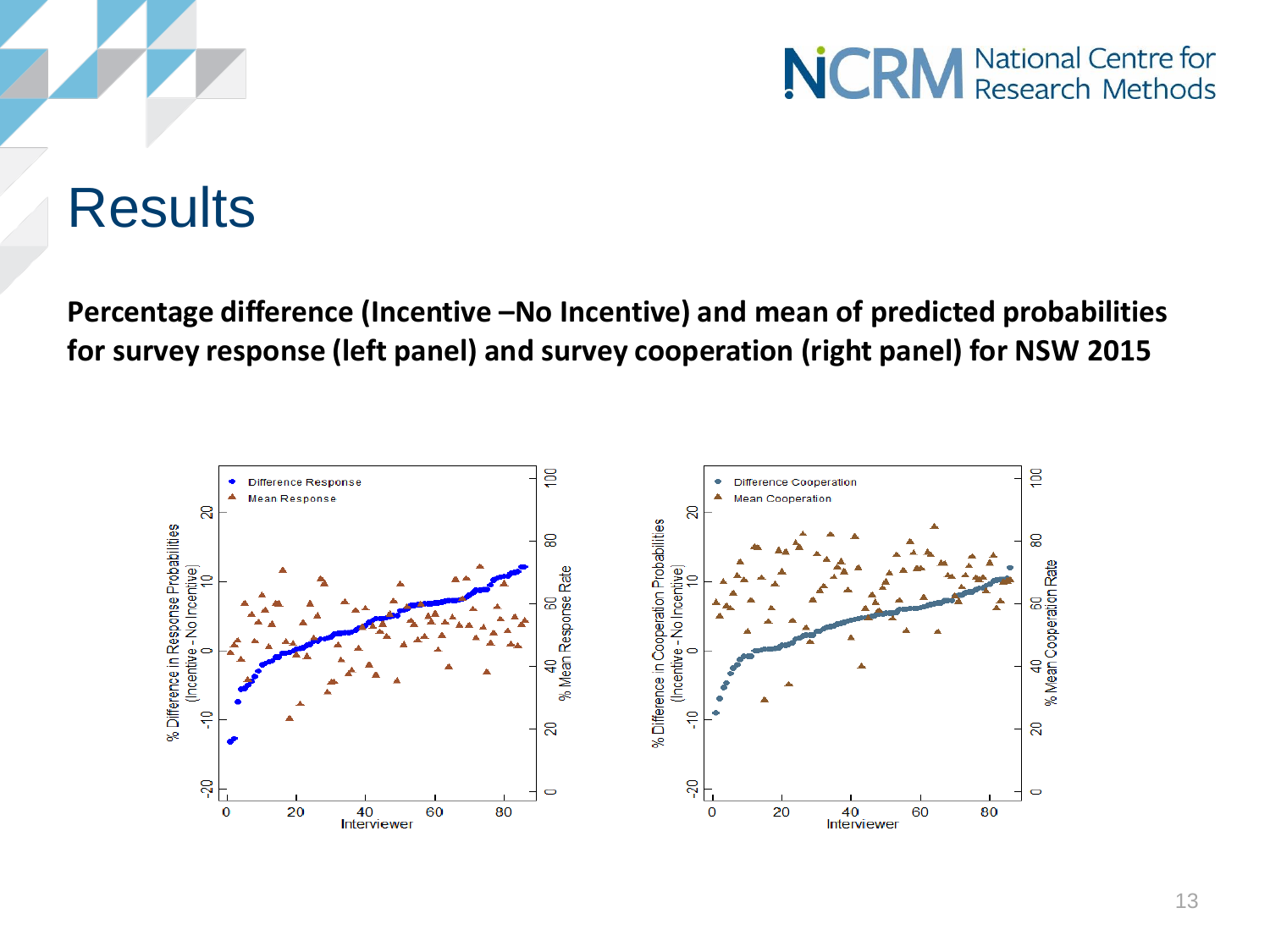

### **Results**

**Percentage difference (Incentive –No Incentive) and mean of predicted probabilities for survey response (left panel) and survey cooperation (right panel) for NSW 2016**

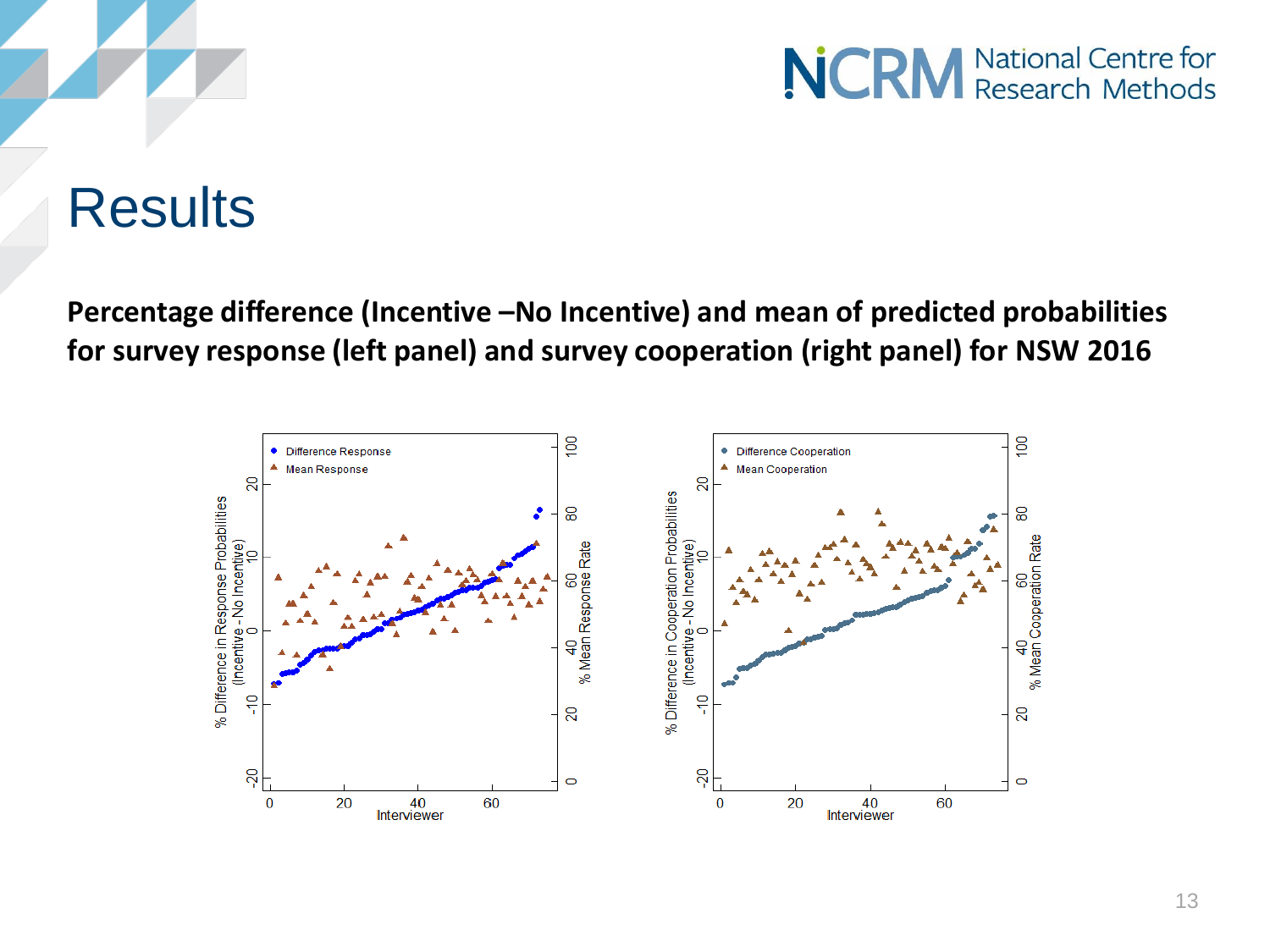

### **Results**

**Percentage difference (Incentive –No Incentive) and mean of predicted probabilities for survey response (left panel) and survey cooperation (right panel) for IP (Wave 1)**